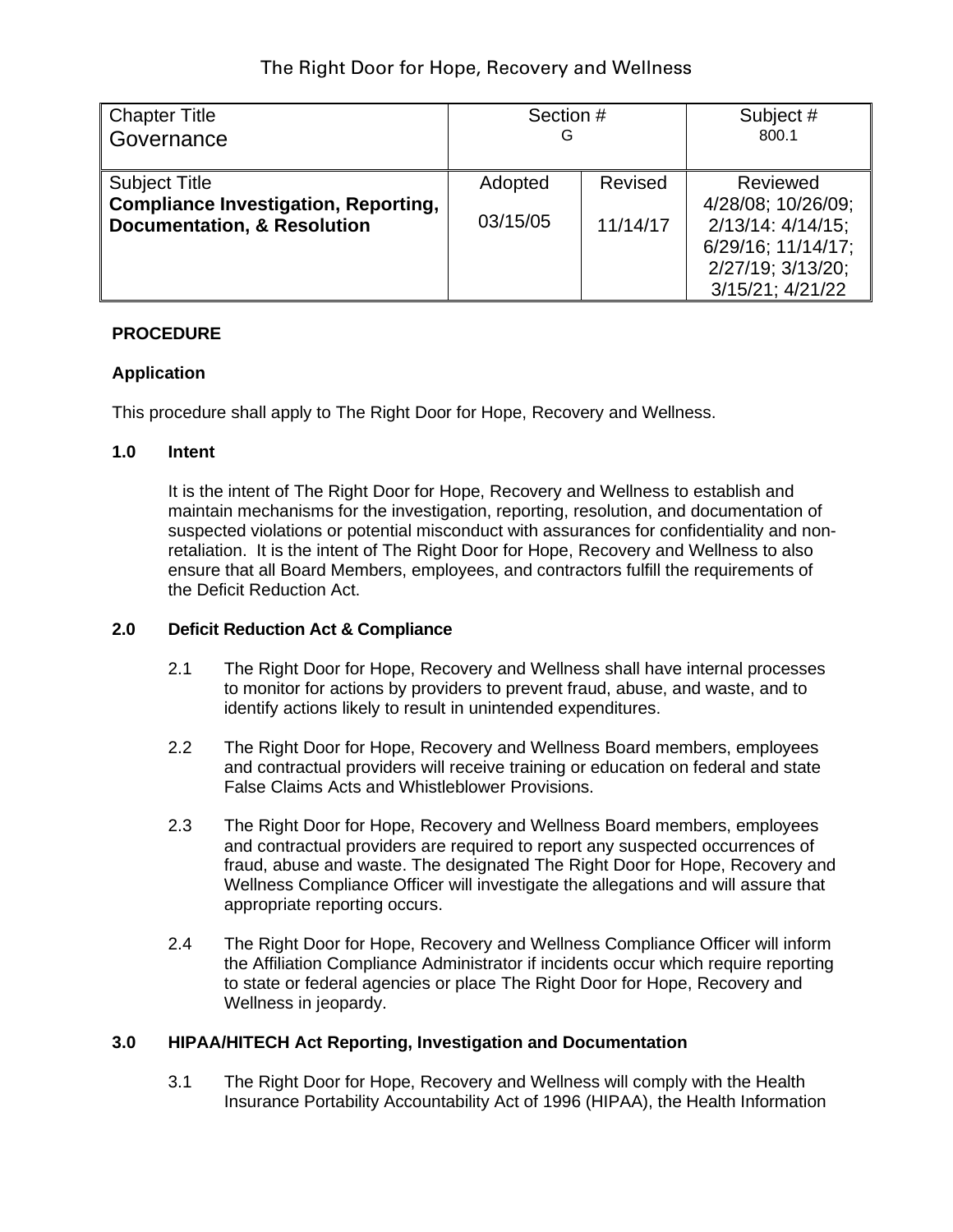| Chapter Title                                                                                                 | Section #           |                     | Subject #                                                                                                                |
|---------------------------------------------------------------------------------------------------------------|---------------------|---------------------|--------------------------------------------------------------------------------------------------------------------------|
| ∥Governance                                                                                                   | G                   |                     | 800.1                                                                                                                    |
| <b>Subject Title</b><br><b>Compliance Investigation, Reporting,</b><br><b>Documentation, &amp; Resolution</b> | Adopted<br>03/15/05 | Revised<br>11/14/17 | Reviewed<br>4/28/08; 10/26/09;<br>$2/13/14$ : $4/14/15$ ;<br>6/29/16; 11/14/17;<br>2/27/19; 3/13/20;<br>3/15/21; 4/21/22 |

Technology for Economic and Clinical Health Act (HITECH Act), Subtitle D— Privacy, the Department of Health and Human Services (DHHS) security and privacy regulations, and Commission on Accreditation for Rehabilitation Facilities (CARF) accreditation standards, as well as our duty to protect the confidentiality and integrity of confidential medical information as required by law, professional ethics, and accreditation requirements. The following procedure will assist The Right Door for Hope, Recovery and Wellness in fulfilling its obligation under DHHS privacy regulations to mitigate damages caused by breach of individual privacy.

3.2 **Reporting breaches:** The purpose of reporting health information breaches, and suspected breaches, is as follows:

3.2.1 Minimize the frequency and severity of incidents.

3.2.2 Provide for early assessment and investigation before crucial evidence is gone.

3.2.3 Quickly take remedial actions to stop breaches, correct problems, and mitigate damages.

3.2.4 Implement measures to prevent recurrence of incidents.

3.2.5 Facilitate effective disciplinary actions against offenders.

3.2.6 Properly make required notifications.

- 3.3. **Duty to Report:** All employees, providers, contractors, persons served, interns, temporary staff of The Right Door for Hope, Recovery and Wellness have a duty to report breaches and should feel free to report breaches without fear of retaliation.
- 3.4 **Protection for those who Report:** The Right Door for Hope, Recovery and Wellness will not take any adverse personnel or other action against a person who reports actual or suspected breach of security, confidentiality or policies and procedures protecting the security and confidentiality of health information so long as the report is made in good faith.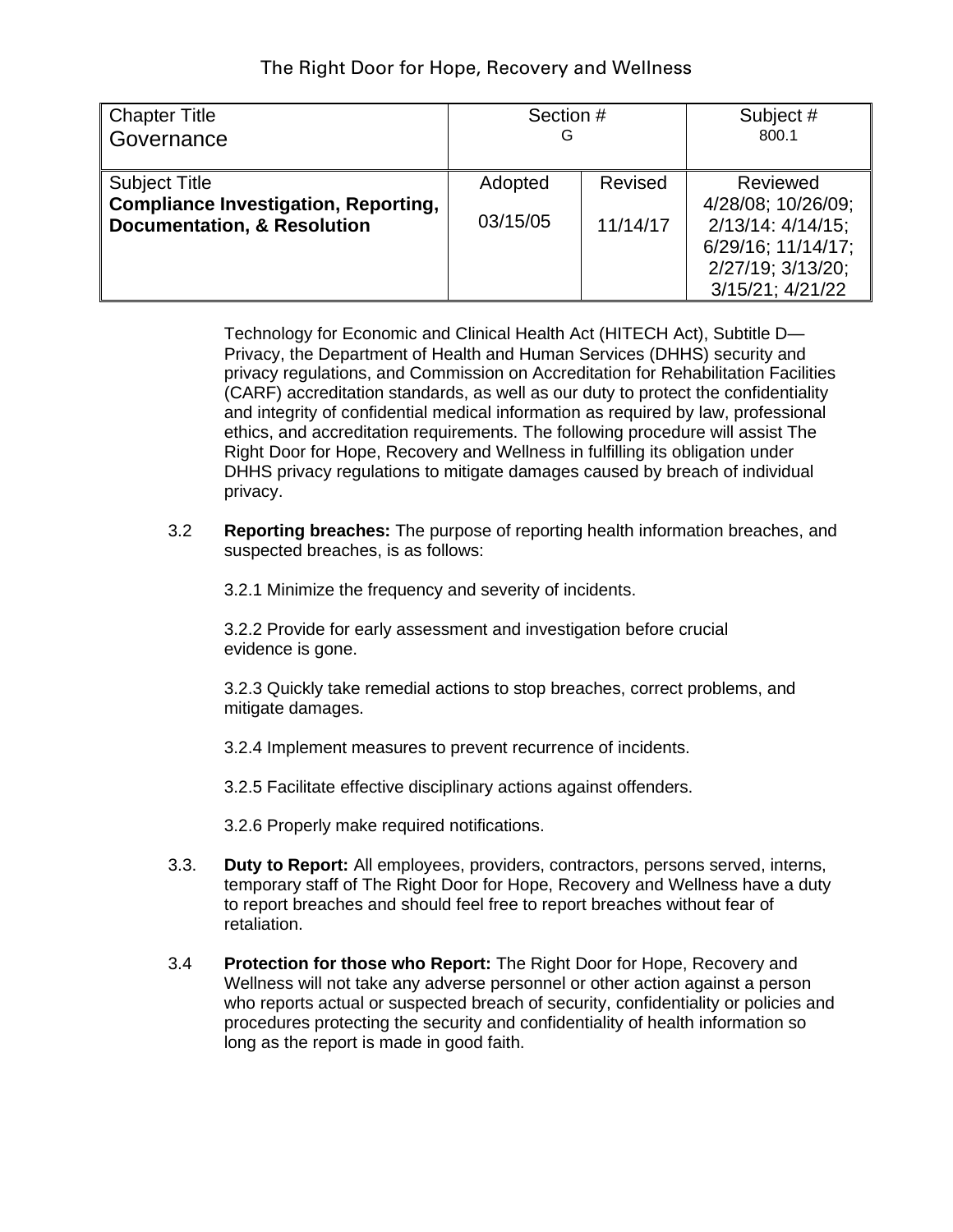| <b>Chapter Title</b>                                                                                          | Section #           |                     | Subject #                                                                                                                |
|---------------------------------------------------------------------------------------------------------------|---------------------|---------------------|--------------------------------------------------------------------------------------------------------------------------|
| Governance                                                                                                    | G                   |                     | 800.1                                                                                                                    |
| <b>Subject Title</b><br><b>Compliance Investigation, Reporting,</b><br><b>Documentation, &amp; Resolution</b> | Adopted<br>03/15/05 | Revised<br>11/14/17 | Reviewed<br>4/28/08; 10/26/09;<br>$2/13/14$ : $4/14/15$ ;<br>6/29/16; 11/14/17;<br>2/27/19; 3/13/20;<br>3/15/21; 4/21/22 |

- 3.4.1 Making a knowingly false report, however, may result in disciplinary action under The Right Door for Hope, Recovery and Wellness policies and procedures.
- 3.4.2 Program directors and supervisors will ensure that the investigating officer has access to necessary persons and information to conduct a thorough investigation.

#### 3.5 **Investigation of a report**

- 3.5.1 Upon receiving the report, the HIPAA Security or Privacy officer will take the following steps:
	- 3.5.1.1 Take any necessary immediate corrective action.
	- 3.5.1.2 If the breach appears to involve gross negligence, willful misconduct, or criminal activity of a person or persons holding access privileges, immediately, in conjunction with the CEO and/or HR Director, suspend that person's or those persons' access ending investigation, including taking all necessary steps to prevent access.
		- In the case that the breach investigation involves the CEO the board chair will be contacted by the Compliance Officer for administration of this procedure.
	- 3.5.1.3 Contact appropriate lawyers for consultation.
- 3.5.2 The CEO may appoint an investigating officer, which may be the HIPAA Security Officer, Privacy Officer, or Compliance Officer, to conduct an investigation in appropriate cases. Factors to consider in determining whether an investigation is necessary include the following:

3.5.2.1 Seriousness of the breach

3.5.2.2 Whether the breach involved unsecured (readable) or secured (not readable – that is encrypted or destroyed) data.

3.5.2.3 Whether the breach resulted in actual harm.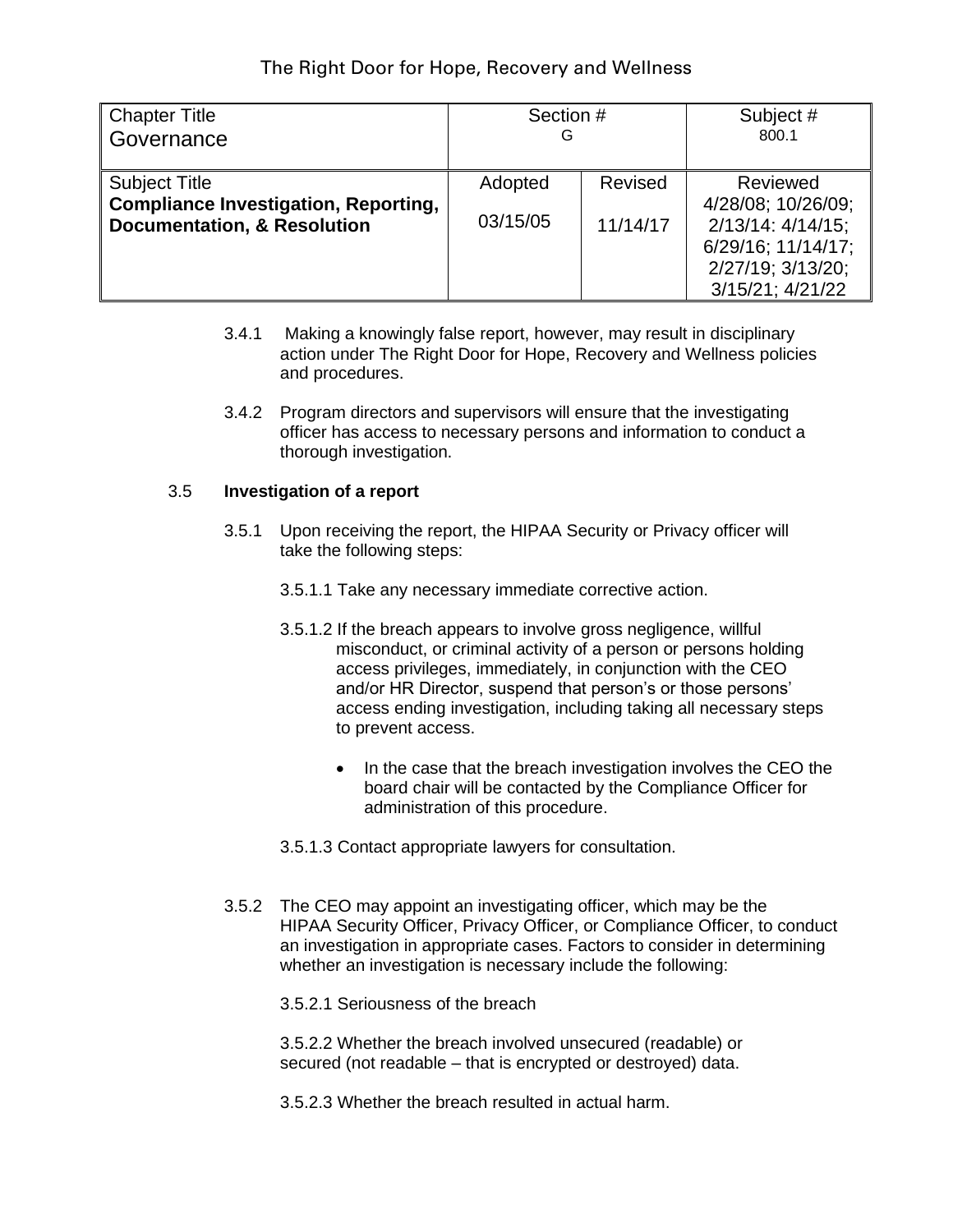| Chapter Title                                                                                                 | Section #           |                     | Subject #                                                                                                                |
|---------------------------------------------------------------------------------------------------------------|---------------------|---------------------|--------------------------------------------------------------------------------------------------------------------------|
| ∥Governance                                                                                                   | G                   |                     | 800.1                                                                                                                    |
| <b>Subject Title</b><br><b>Compliance Investigation, Reporting,</b><br><b>Documentation, &amp; Resolution</b> | Adopted<br>03/15/05 | Revised<br>11/14/17 | Reviewed<br>4/28/08; 10/26/09;<br>$2/13/14$ : $4/14/15$ ;<br>6/29/16; 11/14/17;<br>2/27/19; 3/13/20;<br>3/15/21; 4/21/22 |

- 3.5.2.4 Extent of any harm.
- 3.5.2.5 Whether the breach has the potential for legal liability.
- 3.5.2.6 Whether the breach involved gross negligence, willful misconduct, or criminal activity.
- 3.5.2.7 Whether the breach put patients' or other individuals' welfare at risk.
- 3.5.2.8 Whether a series of similar or related breaches has occurred.
- 3.5.2.9 Whether the suspected offender has committed other breaches.
- 3.5.2.10 Whether the breach must be reported to the individual who is the subject of the breach, to DHHS, and/or the media.
- 3.5.2.11 In the case that the CEO is the subject of the investigation, the Board Chair will be contacted for appointing an investigating officer.
- 3.5.3 The investigating officer will conduct a thorough investigation into all the facts and circumstance of the breach or suspected breach and will provide the CEO (or board chair in the case that the CEO is the subject of the investigation) a detailed report of the facts and circumstances of the breach, including recommendations for corrective action.
- 3.5.4 The investigation shall include a risk analysis of the breach, including, but not limited to, answering the following questions: - Who was involved?
	- How many patients'/others' information were breached?
	- Did the perpetrator improperly access the data or copy, change, or transfer the data?
	- When did the breach happen?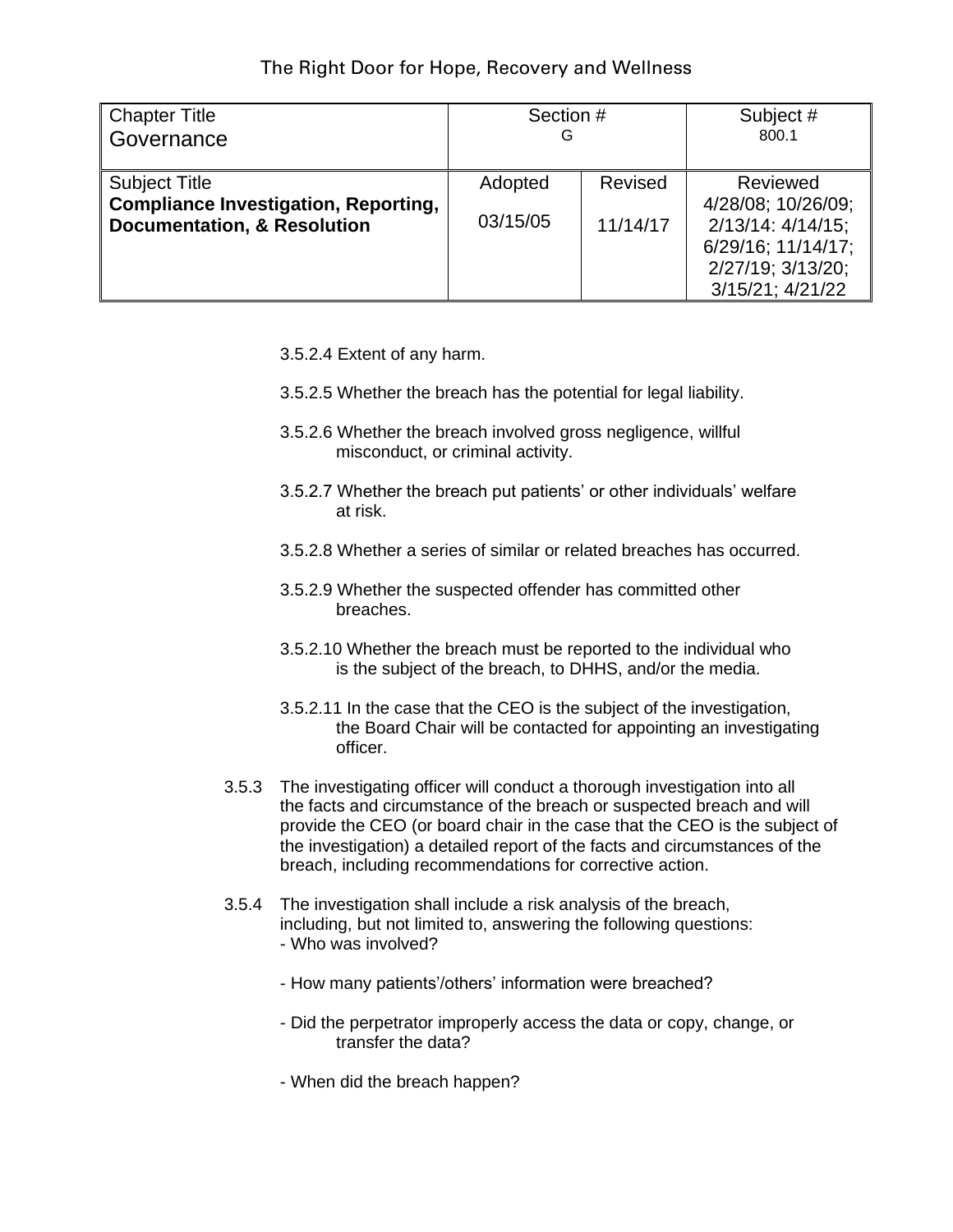| Chapter Title                                                                                          | Section #           |                     | Subject #                                                                                                                |
|--------------------------------------------------------------------------------------------------------|---------------------|---------------------|--------------------------------------------------------------------------------------------------------------------------|
| ∥Governance                                                                                            | G                   |                     | 800.1                                                                                                                    |
| <b>Subject Title</b><br>Compliance Investigation, Reporting,<br><b>Documentation, &amp; Resolution</b> | Adopted<br>03/15/05 | Revised<br>11/14/17 | Reviewed<br>4/28/08; 10/26/09;<br>$2/13/14$ : $4/14/15$ ;<br>6/29/16; 11/14/17;<br>2/27/19; 3/13/20;<br>3/15/21; 4/21/22 |

- What are the risks to the subject(s) of the breach?
- What was the motive for the breach if not accidental?
- Does the potential for further harm exist?

- What can The Right Door for Hope, Recovery and Wellness do to limit or eliminate further damage?

- What steps can The Right Door for Hope, Recovery and Wellness do to prevent this type of breach in the future?

# 3.5.5 **HITECH Act**

3.5.5.1 If the breach qualifies as a breach under the HITECH Act definition of breach in Subtitle  $D -$  Privacy, Part I, § 13400, the data is unsecured, and the breach poses a significant risk to the affected individuals, The Right Door for Hope, Recovery and Wellness must, without unreasonable delay and in no case later than 60 days after the discovery of the breach, notify the individual(s) whose protected health information (PHI) was involved in the breach.

# 3.6 **Documentation**

- 3.6.1 The report and recommendations will be discussed with appropriate personnel and appropriate action to prevent recurrence of the breach, mitigate any harm caused by the breach, and necessary disciplinary action(s) will occur.
	- 3.6.1.1 Provide copies of the report with an endorsement as to any corrective action taken, including suspensions of access, and recommendations for future action to all the following people and departments, as necessary and appropriate:
		- CEO
		- **HR Director**
		- Directors, Managers and Supervisors
- 3.6.2 All reports will be kept for not less than 6 years from the date of the report.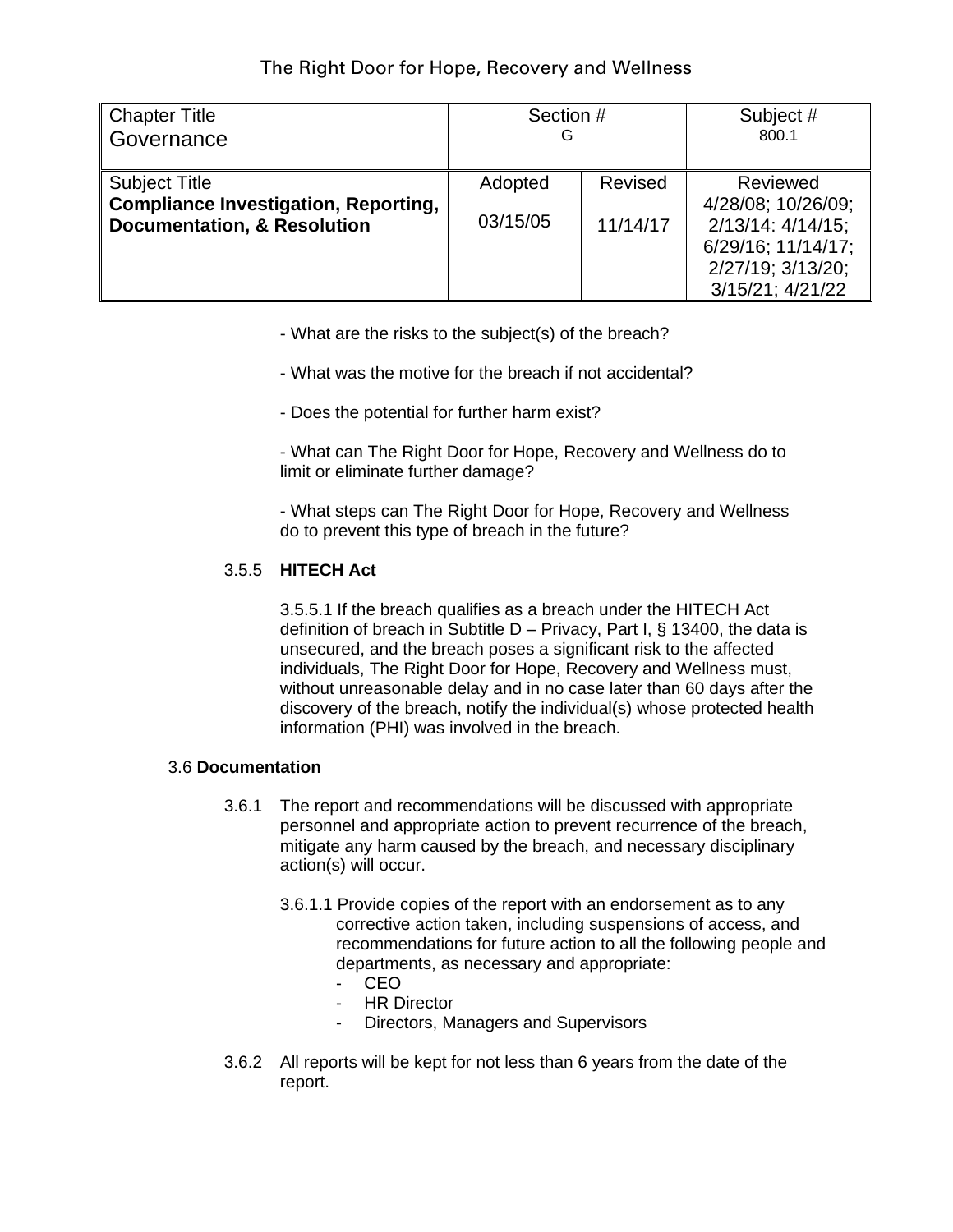| Chapter Title                                                                                                 | Section #           |                     | Subject #                                                                                                                |
|---------------------------------------------------------------------------------------------------------------|---------------------|---------------------|--------------------------------------------------------------------------------------------------------------------------|
| ∥Governance                                                                                                   | G                   |                     | 800.1                                                                                                                    |
| <b>Subject Title</b><br><b>Compliance Investigation, Reporting,</b><br><b>Documentation, &amp; Resolution</b> | Adopted<br>03/15/05 | Revised<br>11/14/17 | Reviewed<br>4/28/08; 10/26/09;<br>$2/13/14$ : $4/14/15$ ;<br>6/29/16; 11/14/17;<br>2/27/19; 3/13/20;<br>3/15/21; 4/21/22 |

3.6.3 No such report will be made a part of a patient's medical record. The report is a risk management tool.

## 3.7 **Resolution**

3.7.1 A breach notification must be provided without unreasonable delay, and in no case later than 60 days after the discovery of a breach.

#### 3.7.1.1 **The notice must include:**

- Description of the types of unsecured PHI that were involved in the breach (i.e. Name, SSN, Patient ID, insurance number, date of birth, home address, disability code, etc.)

- Brief description of what The Right Door for Hope, Recovery and Wellness is doing to investigate the breach to mitigate losses, and to protect against further breaches.

- Contact information for individuals to ask questions or learn additional information, which will include a toll-free telephone number, an email address, and/or postal address. The HHIPAA Security Officer or HIPAA Privacy Officer shall respond to all such contacts.

- 3.7.1.2 The notification, unless the contact information is insufficient or out-of-date, shall be sent by first class, certified mail to the individual, guardian, legal representative or next-of kin of the individual or, if specified as a preference the individual, by email.
- 3.7.1.3 If the contact information is insufficient or out-of-date, The Right Door for Hope, Recovery and Wellness will use a substitute form of notice, such as, if the breach involves 10 or more individuals for which there is insufficient or out-of-date information, a conspicuous posting on the home page website or notice in major print or broadcast media in geographic areas in which the individuals affected by the breach likely reside as determined by the HIPAA Security Officer in conjunction with legal and risk management administration. Such notice will include a toll-free number where the individual can learn whether the individual's unsecured PHI was possibility involved in the breach.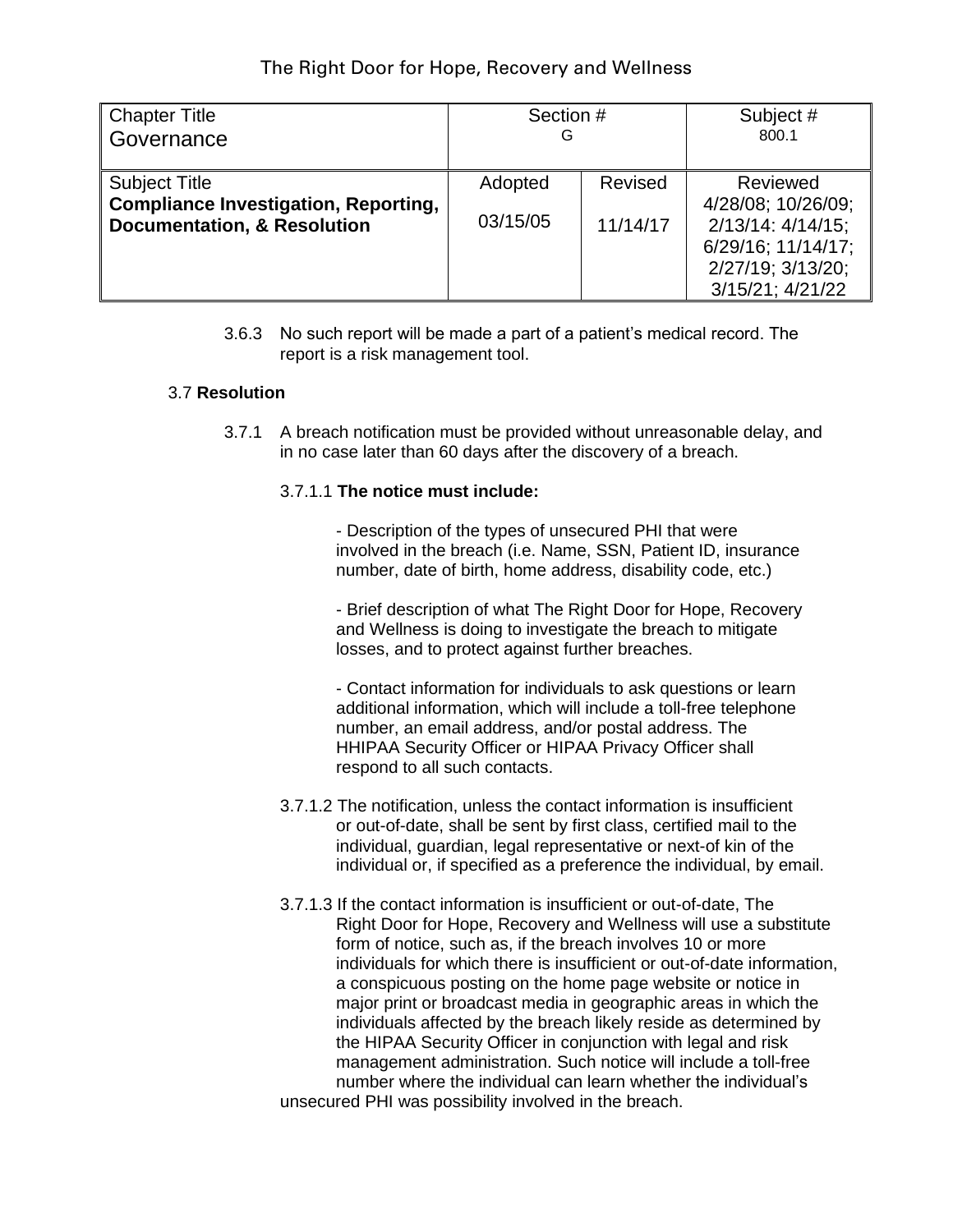| <b>Chapter Title</b>                                                                                          | Section #           |                     | Subject #                                                                                                                |
|---------------------------------------------------------------------------------------------------------------|---------------------|---------------------|--------------------------------------------------------------------------------------------------------------------------|
| Governance                                                                                                    | G                   |                     | 800.1                                                                                                                    |
| <b>Subject Title</b><br><b>Compliance Investigation, Reporting,</b><br><b>Documentation, &amp; Resolution</b> | Adopted<br>03/15/05 | Revised<br>11/14/17 | Reviewed<br>4/28/08; 10/26/09;<br>$2/13/14$ : $4/14/15$ ;<br>6/29/16; 11/14/17;<br>2/27/19; 3/13/20;<br>3/15/21; 4/21/22 |

- 3.7.1.4 If the HIPAA Security or Privacy Officers, in consultation with the CEO or designee determines that the breach requires urgency because of the possible imminent release of unsecured PHI, immediate notification may also be made by telephone or other appropriate means.
- 3.7.2 If the breach involves 500 or more individuals' unsecured PHI, The Right Door for Hope, Recovery and Wellness will provide notice, as required by HIPAA and the HITECH Act, to prominent media outlets in the state or jurisdiction of the individuals and immediately to DHHS.
	- 3.7.2.1 The HIPAA Security Officer must report breaches of fewer than 500 individuals to DHHS not later than 60 days from the end of the calendar year in the form of a log.
	- 3.7.2.2 Notifications may be delayed if law enforcement represents that the notification will impede a criminal investigation or damage national security.

#### **4.0 Reporting Other Compliance Violations**

- 4.1 Employees, providers, contractors, persons served, and other individuals are to report suspected violations or potential misconduct to the CEO, or in situations involving the CEO, to the Compliance Officer by phone/voicemail, email, in person, in writing, or to one of the Affiliate CMH Compliance Officers. A posting shall be placed at all The Right Door for Hope, Recovery and Wellness offices with the applicable contact information of all Affiliate CMH Compliance Officers. A standard form shall be made available for individuals wanting to utilize a specific form to file a report in writing.
- 4.2 Reports made to Affiliate CMH Compliance Officers will be forwarded for investigation and follow up to the CEO, or in situations involving the CEO to the organization's Compliance Officer in which the potential/suspected violation was to have occurred.
- 4.3 Staff are expected to cooperate in the investigation of an alleged violation of the Compliance Plan or related policies.
- 4.4 FRAUD AND ABUSE: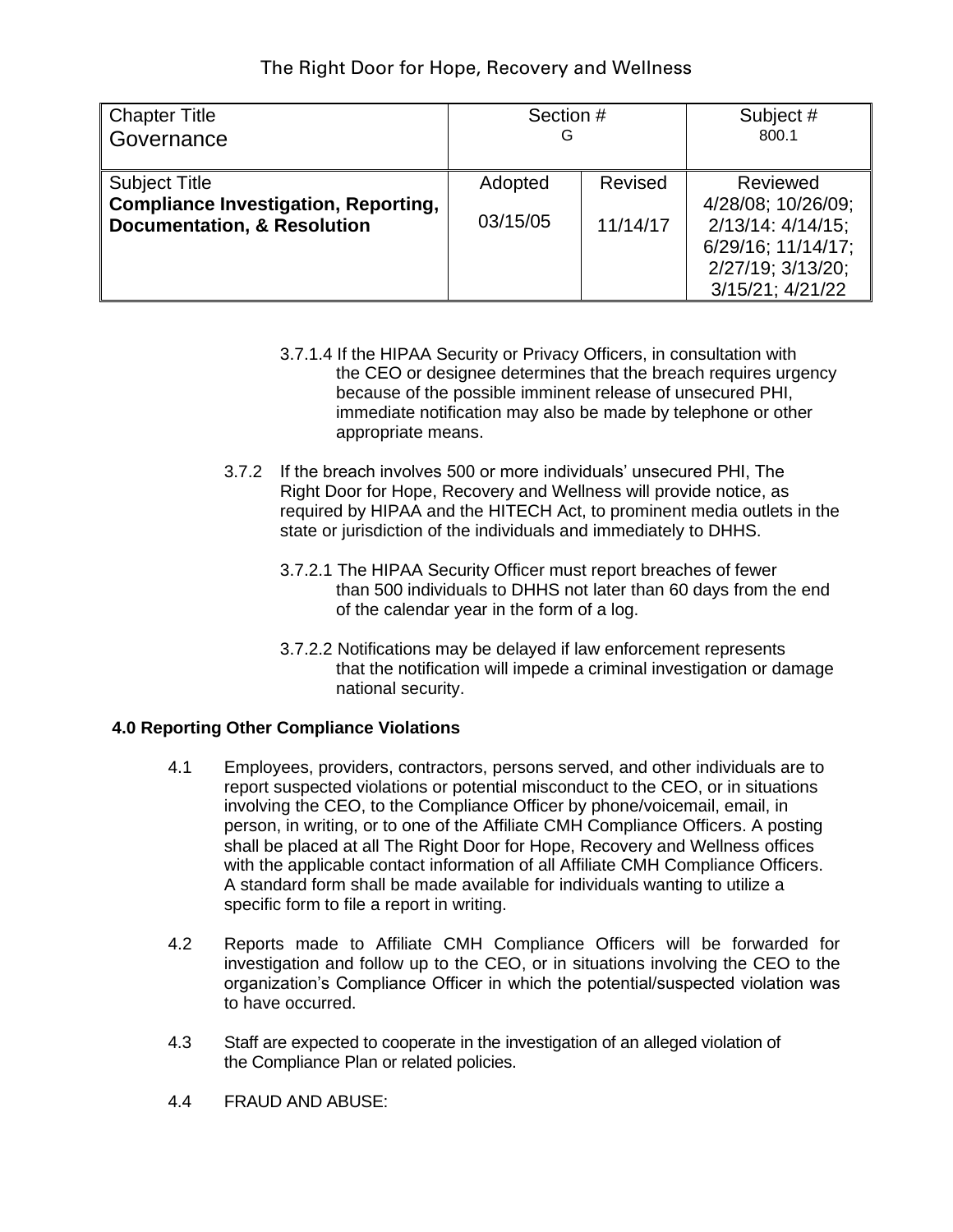| <b>Chapter Title</b>                                                                                          | Section #           |                     | Subject #                                                                                                                |
|---------------------------------------------------------------------------------------------------------------|---------------------|---------------------|--------------------------------------------------------------------------------------------------------------------------|
| Governance                                                                                                    | G                   |                     | 800.1                                                                                                                    |
| <b>Subject Title</b><br><b>Compliance Investigation, Reporting,</b><br><b>Documentation, &amp; Resolution</b> | Adopted<br>03/15/05 | Revised<br>11/14/17 | Reviewed<br>4/28/08; 10/26/09;<br>$2/13/14$ : $4/14/15$ ;<br>6/29/16; 11/14/17;<br>2/27/19; 3/13/20;<br>3/15/21; 4/21/22 |

- 4.4.1 The Right Door for Hope, Recovery and Wellness employees, contractual providers and the provider network will report all suspected fraud and abuse to the Compliance Officer. The report will include the nature of the complaint and the name of the individuals or entity involved in the suspected fraud and abuse, including address, phone number and Medicaid identification number if applicable.
- 4.4.2 The MSHN Compliance Officer will be immediately informed of any suspicion of Medicaid Fraud and Abuse prior to attempting to investigate or resolve the alleged fraud and/or abuse.
- 4.4.3 The MSHN Compliance Officer will report suspected fraud and abuse to the MDHHS Office of Health Services Inspector General.

## **4.0 Confidentiality**

- 4.1 Individuals making a report are encouraged to disclose their identity, recognizing that anonymity may hamper complete and timely investigation. However, no anonymous report shall be refused or treated less seriously because the complainant/reporter wishes to remain anonymous.
- 4.2 No promises will be made to any individuals making a report or witnesses providing supporting information about the report by the CEO, the Compliance Officer, or anyone else in regard to his/her culpability or what steps may be taken by The Right Door for Hope, Recovery and Wellness in response to the report.
- 4.3 Confidentiality and anonymity of the individual making the report and the content of the report will be preserved to the extent permitted by law and by the circumstances. Information about reports, investigations, or follow-up actions shall not be disclosed to anyone other than those individuals charged with responsibility in investigation and investigative findings as well as legal counsel.

### **5.0 Non-Retaliation**

- 5.1 No employee, provider, contractor, person served, or other individual making such a report in good faith shall be retaliated against by The Right Door for Hope, Recovery and Wellness employees or agents and will be protected by the Michigan Whistleblower's Protection Act (P.A. 469 of 1980).
- 5.2 Discipline for engaging in acts that violate applicable laws and regulations, making knowingly false reports, failure to report known violations, or discipline for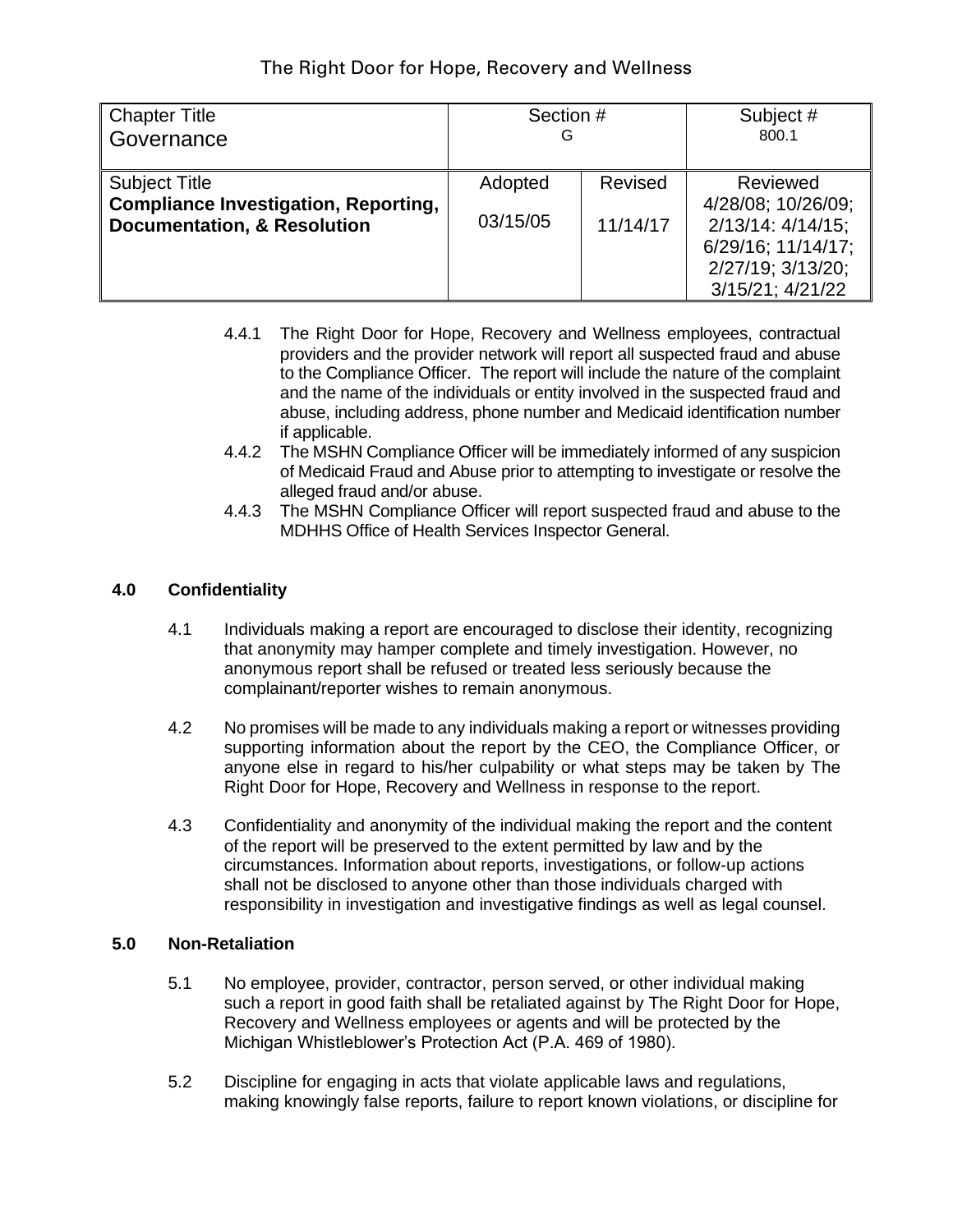| <b>Chapter Title</b>                                                                                          | Section #           |                     | Subject #                                                                                                                |
|---------------------------------------------------------------------------------------------------------------|---------------------|---------------------|--------------------------------------------------------------------------------------------------------------------------|
| Governance                                                                                                    | G                   |                     | 800.1                                                                                                                    |
| <b>Subject Title</b><br><b>Compliance Investigation, Reporting,</b><br><b>Documentation, &amp; Resolution</b> | Adopted<br>03/15/05 | Revised<br>11/14/17 | Reviewed<br>4/28/08; 10/26/09;<br>$2/13/14$ : $4/14/15$ ;<br>6/29/16; 11/14/17;<br>2/27/19; 3/13/20;<br>3/15/21; 4/21/22 |

any other performance-related reason unconnected to reporting potential violations is not retaliation.

#### **6.0 Investigation**

- 6.1 Within five business days of receiving a report, the Compliance Officer shall provide a written acknowledgement of receipt (sample attached) to the individual making the report (if known) and conduct an initial assessment to determine whether the report has merit and warrants further investigation.
- 6.2 If it is determined that the matter does not constitute a violation of any applicable laws or regulations and warrants no further action, the issue will be closed following the appropriate documentation and reporting by the Compliance Officer.
- 6.3 If it is determined that the matter does not constitute a violation of any applicable laws or regulations but does identify an area for improvement or raises concern for potential future violations, the matter will be referred to the Quality Improvement Director for appropriate assignment and follow-up action.
- 6.4 If it is determined that the matter requires further investigation, the Compliance Officer shall take the necessary steps to assure that documents or other evidence are not altered or destroyed through the following possible means:
	- Suspending normal record/documentation destruction procedures;
	- Taking control of the files of individuals suspected of wrongdoing;
	- Limited access of files, computers, and other sources of documents by individuals suspected of wrongdoing; and/or
	- Placing individuals under investigation on temporary suspension.
- 6.5 If the Compliance Officer concludes that reporting to a governmental agency (HCFA, OIG, DOJ) or a third party, may be appropriate, the CEO shall be informed immediately. Upon recommendation by legal counsel and with notice to the Board, the CEO shall make such report to the appropriate government agency within 30 days after the determination that a violation has occurred.
- 6.6 Documentation retention and destruction must take place in accordance with the established The Right Door for Hope, Recovery and Wellness Record Retention procedures. The Right Door for Hope, Recovery and Wellness must retain all potentially responsive documents if it has been served with a government investigation. If The Right Door for Hope, Recovery and Wellness is served with a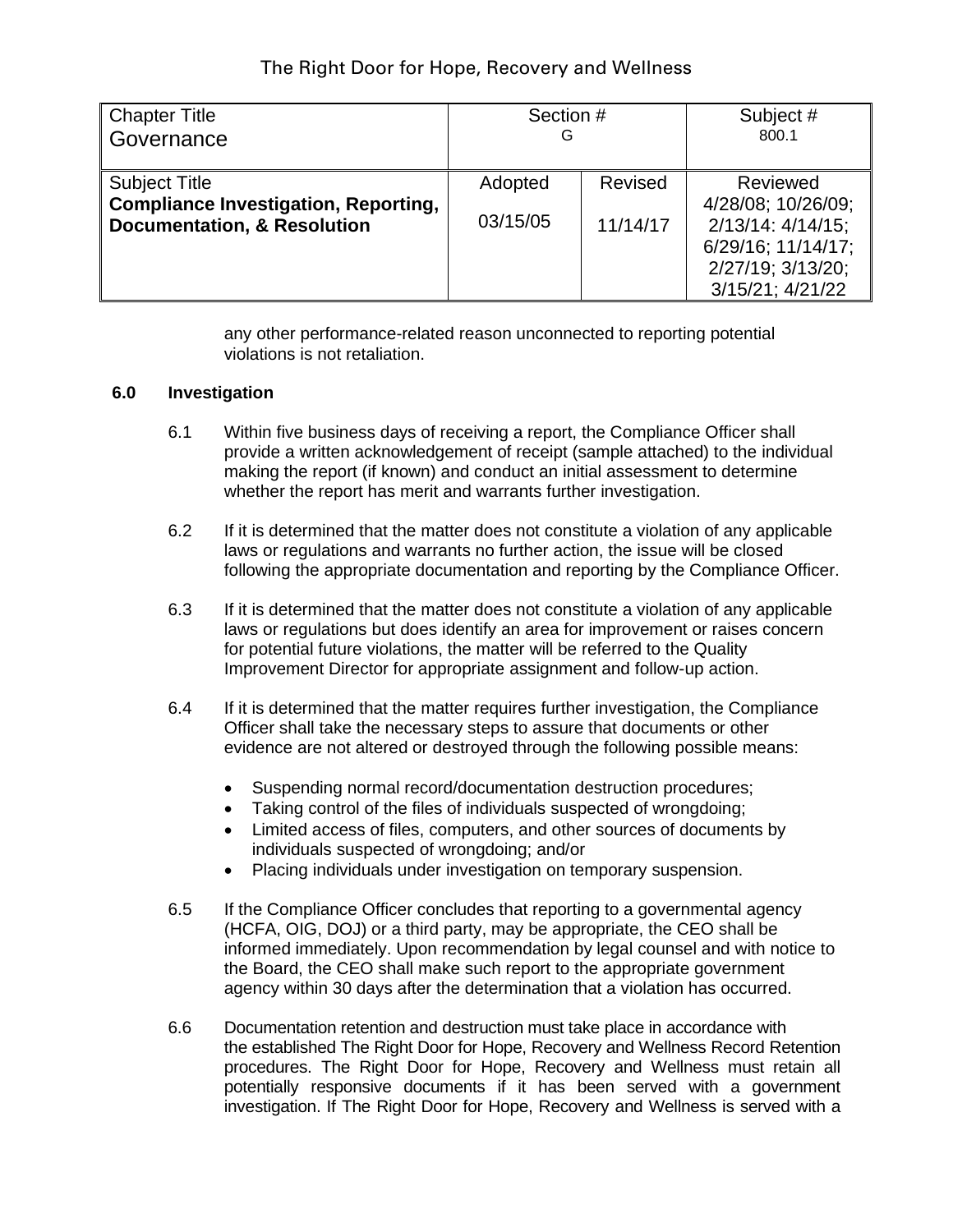| <b>Chapter Title</b>                                                                                          | Section #           |                     | Subject #                                                                                                                |
|---------------------------------------------------------------------------------------------------------------|---------------------|---------------------|--------------------------------------------------------------------------------------------------------------------------|
| Governance                                                                                                    | G                   |                     | 800.1                                                                                                                    |
| <b>Subject Title</b><br><b>Compliance Investigation, Reporting,</b><br><b>Documentation, &amp; Resolution</b> | Adopted<br>03/15/05 | Revised<br>11/14/17 | Reviewed<br>4/28/08; 10/26/09;<br>$2/13/14$ : $4/14/15$ ;<br>6/29/16; 11/14/17;<br>2/27/19; 3/13/20;<br>3/15/21; 4/21/22 |

subpoena or search warrant or has reason to believe a subpoena or search warrant may be served, the CEO is responsible for immediately directing staff to retain all documents that may be potentially responsive to the subpoena or search warrant.

- 6.7 When corporate compliance issues arise involving an investigation and potential legal consequences, the following questions should be asked:
	- Should an internal investigation be conducted?
	- Should legal counsel be contacted?
	- Should disclosure be made to the appropriate government agency?
	- Does the staff person need separate counsel?
- 6.8 If the CEO is the subject of a subpoena or search warrant the CEO and Corporate Compliance Officer shall each contact the chairperson of the Board who will be responsible for the administration of this procedure.
- 6.9 A full investigation shall be completed within 90 days from the date of the initial report. An extension may be granted by the Compliance Committee.

#### **7.0 Documentation**

A record shall be maintained by the Compliance Officer or designee for all reports of potential/alleged violations utilizing the attached Compliance Investigation Report form. The record may also include copies of interview notes and documents reviewed and any other documentation as appropriate.

#### **8.0 Resolution**

Following the investigation, the Compliance Officer shall document and report the findings of the investigation to the CEO and Compliance Committee. In cases where actions of the CEO are investigated, the report of findings is made to the Board Chairperson.

If appropriate, a remedial action plan shall be developed to address any confirmed violations or address areas of concerns raised during the investigation.

If appropriate, disciplinary action shall be taken in accordance with the organization's disciplinary policies and procedures.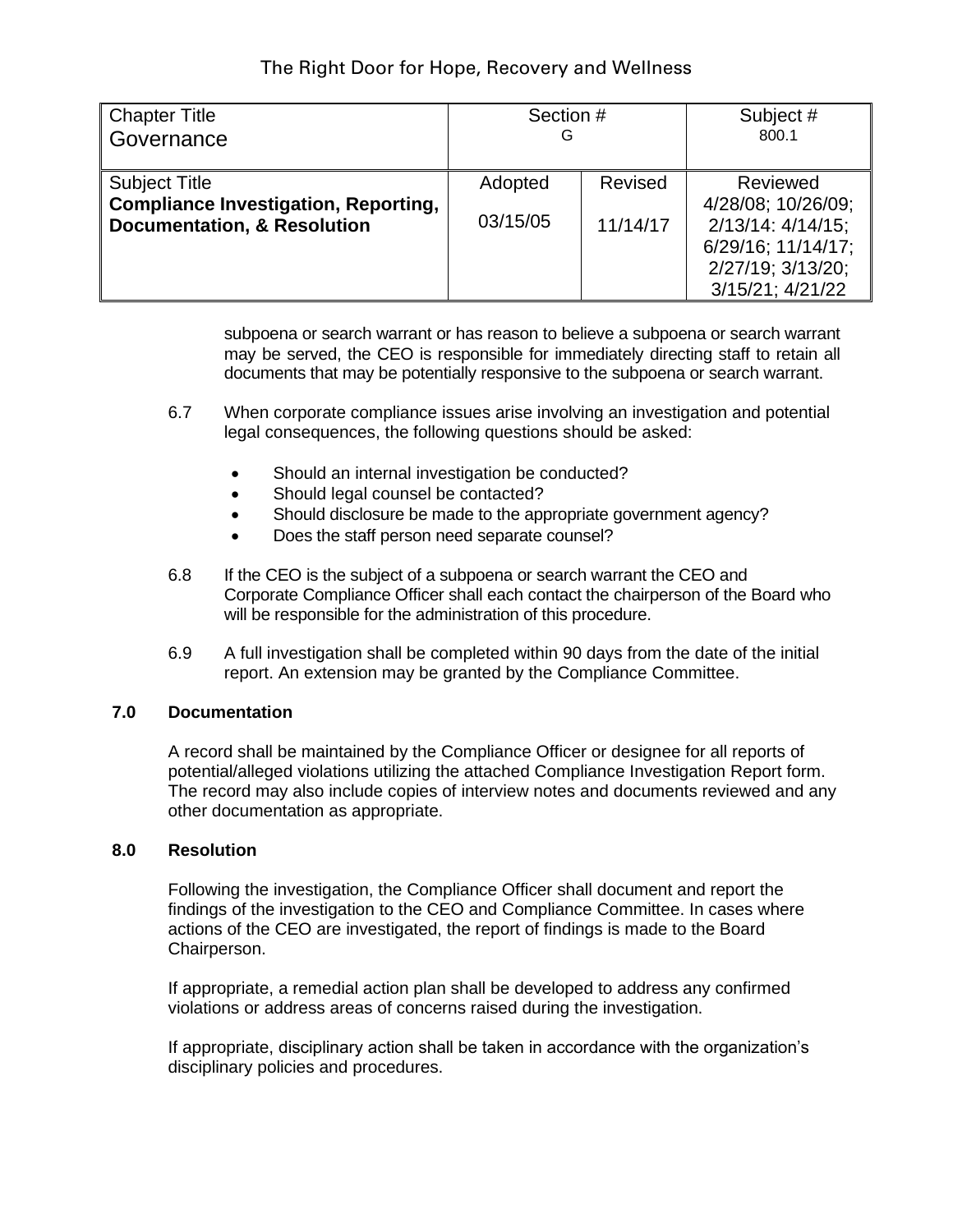| <b>Chapter Title</b>                                                                                          | Section #           |                     | Subject #                                                                                                                |
|---------------------------------------------------------------------------------------------------------------|---------------------|---------------------|--------------------------------------------------------------------------------------------------------------------------|
| Governance                                                                                                    | G                   |                     | 800.1                                                                                                                    |
| <b>Subject Title</b><br><b>Compliance Investigation, Reporting,</b><br><b>Documentation, &amp; Resolution</b> | Adopted<br>03/15/05 | Revised<br>11/14/17 | Reviewed<br>4/28/08; 10/26/09;<br>$2/13/14$ : $4/14/15$ ;<br>6/29/16; 11/14/17;<br>2/27/19; 3/13/20;<br>3/15/21; 4/21/22 |

## 9.0 PIHP Required Reporting

The following reports are required by Mid-State Health Network and will be reported as outlined:

- 1. Quality Improvement Data (monthly)
- 2. Encounter Data (monthly)
- 3. Medicaid Utilization and Net Cost Data (annually)
- 4. Performance Indicators (quarterly)
- 5. Consumer Satisfaction (annually)
- 6. Child and Adolescent Functional Assessment Scale CAFAS (annually)
- 7. Critical Incidents (monthly)
- 8. Treatment Episode Data Set (TEDS) Data (monthly)
- 9. Substance Use Disorder (SUD) Prevention Data
- 10. Supports Intensity Scale (SIS)
- 11. Level of Care Utilization System (LOCUS)

Other Reports as determined to meet Pre-paid Inpatient Health Plan (PIHP) Obligations

- Compliance / Complaint Reports (per occurrence, annual aggregate)
	- The Right Door for Hope, Recovery and Wellness CEO and/or designee, shall inform, in writing, the MSHN CEO of any material notice to, inquiry from, or investigation by any Federal, State, or local human services, fiscal, regulatory, investigatory (excluding Recipient Rights related to non-PIHP activities), prosecutory, judicial, or law enforcement agency or protection and/or advocacy organization regarding the rights, safety, or care of a recipient of Medicaid services. The Right Door for Hope, Recovery and Wellness CEO and/or designee shall inform, in writing, the MSHN CEO immediately of any subsequent findings, recommendations, and results of such notices, inquiries, or investigations.
- Litigation Reports (annually)
- Medicaid Fair Hearing Reports (per occurrence, annual aggregate)
- Medicaid Grievance and Appeals Report
- Fraud & Abuse Report (per occurrence and annual aggregate)
	- Minimally the report will include the following:
		- 1. Number of complaints of fraud and abuse that warrant preliminary investigation
		- 2. For each instance that warrants a full investigation, supply:
			- a. The providers name and number;
				- b. The source of the complaint;
				- c. The type of provider;